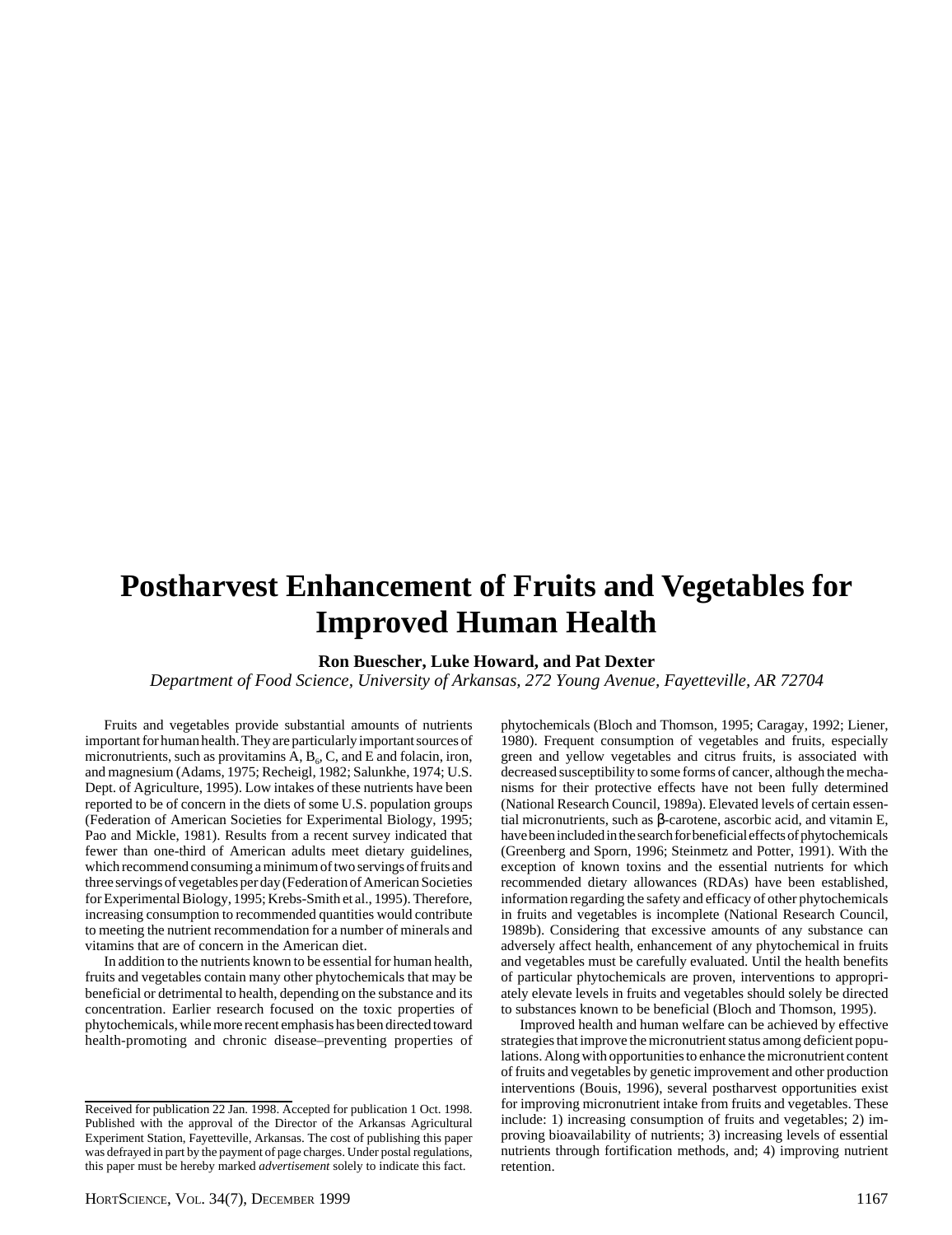### **INCREASING CONSUMPTION OF FRUITS AND VEGETABLES**

Increasing the consumption of micronutrient-rich fruits and vegetables will improve micronutrient status and reduce risk of deficiencies. Based on the 1989–91 National Health and Nutrition Examination Survey (Federation of American Societies for Experimental Biology, 1995), the diets of most Americans are deficient in the major micronutrients provided by fruits and vegetables. According to the U.S. Dept. of Agriculture (1995), fruit and vegetable consumption among women declined an average of 7% between 1977 and 1985. Fruit was consumed by only about half of the population on any given day, with less than one-third of the population consuming the recommended number of servings (Krebs-Smith et al., 1995). These estimates indicate the need for increasing fruit and vegetable consumption in the United States. Barriers that limit the consumption of fruits and vegetables need to be identified to develop appropriate strategies to increase intake through marketing and promotions. Strategies to improve the quality and nutrient content also need to be designed to include new product development and improved storage and handling practices.

## **IMPROVING NUTRIENT BIOAVAILABILITY**

Although fruits and vegetables may contain significant quantities of micronutrients, some of these nutrients may be only partially absorbed for human nutrition. The term bioavailability is commonly used to describe the fraction of micronutrient absorption (Fairweather-Tait and Hurrell, 1996) The bioavailability of micronutrients varies greatly among different food sources. For example, only 1% to 3% of the iron from spinach (*Spinacia oleracea* L.) and legumes is absorbed (Tannenbaum, 1979). In comparison, iron absorption from meat products is usually >10%, since the iron is associated with heme. Calcium bioavailability is also low in certain horticultural foods, such as spinach (5%), pinto beans (*Phaseolus vulgaris*) (17%), and broccoli [*Brassica oleracea* (L.) var. *Botrytis*] (53%) (Miller, 1996). Absorption of provitamin A carotenoids is low (Clydesdale et al., 1991). Information on the bioavailability of nutrients from fruits and vegetables is incomplete and more attention should be given to improving bioavailability.

Increasing the bioavailability of nutrients present in fruits and vegetables may be more effective than increasing nutrient levels. Bioavailability of nutrients is affected by several complex factors that may either reduce or enhance bioavailability; these factors are not fully understood. Oxalic acid, phytic acid, and tannins are known to reduce bioavailability of certain minerals, such as calcium, iron, and zinc (Miller, 1996; Zhou and Erdman, 1995). Methods to reduce the levels of these phytochemicals should enhance bioavailability of the nutrients they affect. For example, naturally occurring phytases are effective in hydrolyzing phytic acid during certain stages of processing (Reddy et al., 1982). Implementing procedures to maximize the destruction of phytic acid should reduce their interference with nutrient bioavailability.

Another approach is to increase the contents of substances that enhance bioavailability of micronutrients. For example, the bioavailability of iron is increased by reducing the level of ascorbic acid (AA), or by chelation agents such as ethylenediamine tetraacetic acid (Clydesdale, 1988; Hallberg, 1982). Therefore, interventions that improve the conservation of RAA or that involve fortification with RAA should also improve the bioavailability of iron (International Nutritional Anemia Consultative Group, 1993).

#### **NUTRIENT FORTIFICATION**

Fortification with specific nutrients could be a rapid and relative simple method for enhancing the micronutrient content of fresh and processed fruit and vegetable products to improve human health (Bauernfiend and LaChance, 1991). Nutrients are commonly added to cereal and dairy products, juices, and beverages. In some cases, nutrients are added to replace those lost during processing. Nutrients are also added to improve other characteristics of food quality, such as

color, flavor, and texture. For example, AA is added to foods to retard browning reactions and improve shelf-life, and β-carotene is used for its antioxidant and color properties (Friedman, 1996; Giese, 1996). Also, calcium is a common additive used to improve fruit and vegetable texture.

Fortification of fruits and vegetables, especially those that are processed, could be used to compensate for nutrients lost during commercial processing and home preparation (Bauernfiend and LaChance, 1991). Fortification can provide levels of nutrients equivalent to those in freshly harvested fruits and vegetables, and could reduce variability in nutrient content, leading to more standardized amounts in food products. Also, fruit and vegetable products such as juices targeted for specific consumers, e.g., school children or the elderly, may be fortified with nutrients to assist in meeting their particular nutrient requirements. Another advantage of fortification is that adding the essential nutrients that may be lacking in the diet is technically feasible.

#### **ENHANCING NUTRIENT RETENTION**

Concentrations of nutrients in fruits and vegetables tend to decline during postharvest handling, storage, processing, and consumer preparation (Lund, 1988; Salunkhe, 1974; Tannenbaum, 1979). The reduction in nutrient content represents "hidden losses" of food value and quality. As much as 100% of a nutrient may be lost between the time of harvesting and consumption without detectable changes in other quality characteristics, such as color, flavor, and texture.

Losses of minerals and vitamins in fruits and vegetables vary by nutrient, type of fruit and vegetable, physical damage, type and time of processing, temperature. and storage environment (Shewfelt, 1990). These factors influence the major causes of nutrient losses, which involve disposal of tissues, leaching, and chemical alterations of particular nutrients. Although nutrients in frozen, pasteurized, and sterilized products are relatively stable, large losses may occur before processing and during preparation for consumption (Fennema, 1988; Karel, 1979; Lund, 1979; Wolf, 1983).

*Peeling, trimming, and leaching*. Nutrients such as vitamin C are concentrated in the outer leaves and peels of fruit and vegetable tissues (Mozafar, 1994). Therefore, peeling and trimming before eating fresh produce, or before cooking and processing, often result in large losses in nutrient value. The losses of nutrients (%) caused by peeling and trimming are usually much greater than loss in weight (%). Typically, apple (*Malus* ×*domestica* Borkh.) peels contain 2–5 times more ascorbic acid than does apple flesh. On the other hand, pesticide residues also are usually more concentrated in outer tissues, occasionally preventing their safe use as food (Tannenbaum, 1979).

Water-soluble nutrients, such as ascorbic acid, folacin, niacin, riboflavin, thiamin, vitamin  $B_6$ , and certain forms of minerals, can leach from tissues (Cain, 1967; Krehl and Winters, 1950). Processes that involve contact with water, such as hydro-cooling, water fluming, washing, blanching, brining, cooking, and canning, can reduce the nutrient content of fruit and vegetable tissues. Leaching is enhanced when tissues are physically injured, peeled, sliced and chopped, or heated in water (Selman, 1994).

Nutrient retention can be increased by minimizing peeling and by blanching and cooking prior to peeling and slicing. Also, minimizing the amount of water used for blanching and cooking substantially improves retention of the water-soluble nutrients (Krehl and Winters, 1950).

*Chemical alterations*. Vitamins in fruits and vegetables are primarily destroyed by oxidation catalyzed by enzymes, light, pro-oxidant metals, active oxygen species, or other chemical oxidants (Gregory, 1996). Extreme acid and alkaline environments can also cause vitamin hydrolysis. Temperature, pH, and water activity are important factors affecting the rate of vitamin degradation.

Most studies of vitamin loss in fruits and vegetables have examined AA levels. In addition to being an essential nutrient, AA has reducing and antioxidative properties that are important in maintaining food quality (Liao and Seib, 1988). Both AA and its oxidized product, dehydroascorbic acid (DHAA), have similar vitamin C activity. However, only AA has reducing properties, which are important for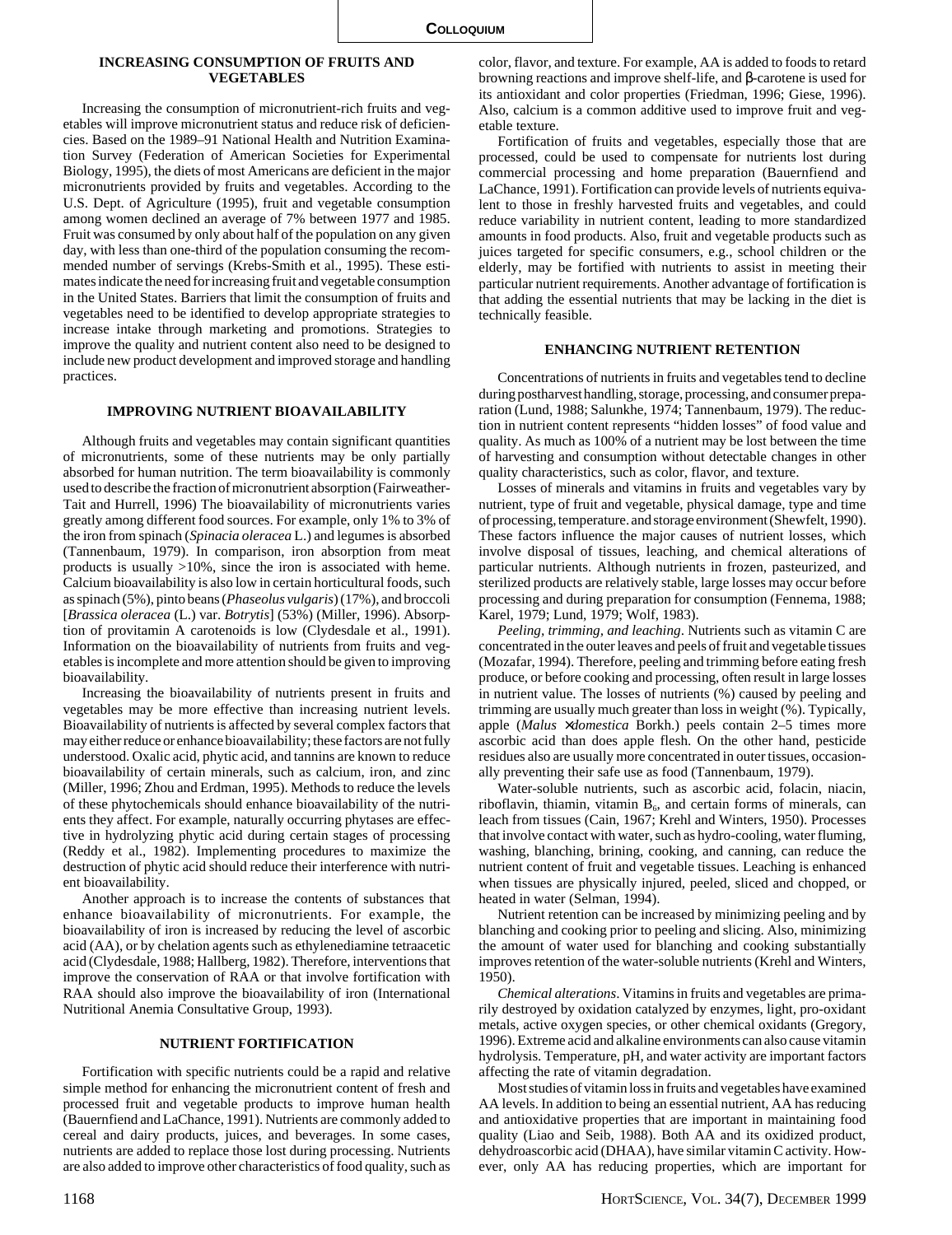inhibiting browning reactions. Oxidation of AA can result in the production of pro-oxidants in addition to DHAA, since hydroperoxide and free radicals may be formed (Gregory, 1996). Vitamin C activity is irreversibly destroyed when DHAA is hydrolyzed.

During storage of produce, DHAA increases at the expense of AA (Wills et al., 1984), and may be responsible for >50% of the total vitamin C activity present in certain fresh-market fruits and vegetables. The oxidation of AA to DHAA in minimally processed jalapeño peppers (*Capsicum annuum* L.) was reduced by modified atmosphere packaging (Howard and Hernandez-Brenes, 1998). Considering that amounts of DHAA in processed products may represent a significant portion of the total vitamin C content (Sweeney et al., 1959), failure to measure DHAA could result in inaccurate estimates of vitamin C content.

Only a few of the several carotenoids in fruits and vegetables have provitamin A activity (Gregory, 1996; Klein and Perry, 1982). To have such activity, the carotenoid must have at least one intact monoxygenated β-ionone ring and an isoprenoid side chain terminating in an alcohol, aldehyde, or carboxyl group. Trans-β-carotene has the greatest provitamin A activity of the carotenoids, providing ≈50% of the vitamin A activity of retinol. In comparison, α-carotene has about half the vitamin A activity of β-carotene and lycopene has no vitamin A activity. Technological advancements have allowed for improved measurements of the various carotenoids to assess the provitamin A content in fruits and vegetables (Lessin et al., 1997; Muller, 1997).

Carotenoids are fat-soluble and their degradation is similar to the oxidative degradation of unsaturated lipids (Gregory, 1996). Although carotenoids are relatively stable when compared with vitamin C and other vitamins, they contain a series of conjugated double bonds that are highly susceptible to isomerization or oxidation. Stereoisomerization of the carotenoids can greatly reduce their vitamin A activity (Clydesdale et al., 1991; Gregory, 1996). For example, the isomerization of all *trans* β-carotene to 9-*cis*, β-carotene results in a 62% loss in vitamin A activity. The conversion of all *trans* forms of carotenoids to *cis* isomers can be induced by light, acid, and heat.

Although *cis* isomers may be present in fresh produce, greater amounts usually occur in thermally processed products (Chandler and Schwartz, 1987; Lessin et al., 1997). Therefore, methods to reduce stereoisomerization of carotenoids in fruits and vegetables need to be developed to preserve vitamin A content.

In addition to stereoisomerization, the carotenoids are susceptible to oxidation, which is stimulated by oxygen, light, high temperature, oxidative enzymes, and pro-oxidant metals. Therefore, significant losses in vitamin A could occur in harvested fruits and vegetables. Currently, information on the amount of vitamin A activity in fruits and vegetables is inadequate since few studies have taken into account the different carotenoids, stereoisomers, and oxidized products (Clydesdale et al., 1991).

Chemical changes can also occur in minerals that affect their nutritional characteristics. Minerals, such as iron and calcium in fruits and vegetables, may be chemically altered and interact with other substances that affect their physiochemical properties (Miller, 1996). Changes that affect mineral solubility are particularly important, since solubility influences nutrient adsorption and also losses caused by leaching. Changes in mineral solubility are probably minor in fresh fruits and vegetables. However, processing can cause changes in the oxidation state of certain minerals, such as iron and copper. Oxidation reduces the solubility and bioavailability of mineral micronutrients (Clydesdale, 1988).

In order to reduce postharvest nutrient losses, strategies must be developed to involve all stages of commercial handling, storage, and processing as well as home and food service operations (Cain, 1967; Shewfelt, 1990; Williams, 1996). Preserving nutrients at the blanching stage will have little impact on nutrient levels if conservation practices are not also incorporated at other stages of processing and preparation for consumption (Selman, 1994). Postharvest handling and storage operations that maintain quality characteristics of color, flavor, texture, and freedom from physical and microbial damage also reduce micronutrient losses (Clydesdale et al., 1991). Although rates of nutrient degradation can be expected to be minimal in produce stored under optimum conditions, large losses can occur in fruits and vegetables stored for a long time. In contrast with losses of nutrients in fresh produce during commercial handling and storage, much greater losses generally occur during processing and during home or food service preparation of fresh or processed products for consumption (Williams, 1996).

In summary, many attractive postharvest opportunities exist for enhancing the quantity and quality of essential nutrients present in fruits and vegetables. Strategies to increase overall consumption of fruits and vegetables, improve nutrient bioavailability, increase essential nutrient content through fortification, and reduce nutrient losses are potential postharvest interventions that will promote health by improving the nutrient content and quality of the diet.

#### **Literature Cited**

- Adams, C. 1975. Nutritive value of American foods. Agr. Hdbk. No. 456. U.S. Dept. Agr., Washington, D.C.
- Bauernfiend, J. and P. LaChance. 1991. Nutrient additions to foods. Food and Nutrition Press, Trumbull, Conn.
- Bloch, A. and C. Thomson. 1995. Position of the American Dietetic Association: Phytochemicals and functional foods. J. Amer. Diet. Assn. 95:493– 496.
- Bouis, H. 1996. Enrichment of food staples through plant breeding: A new strategy for fighting micronutrient malnutrition. Nutr. Rev. 54:131–137.
- Cain, R. 1967. Water-soluble vitamins: Changes during processing and storage of fruit and vegetables. Food Technol. 21:60–69.
- Caragay, A. 1992. Cancer preventative foods and ingredients. Food Technol. 46:65–68.
- Chandler, L. and S. Schwartz. 1987. HPLC separation of *cis*-*trans* carotene isomers in fresh and processed fruits and vegetables. J. Food Sci. 52:669– 672.
- Clydesdale, F.M. 1988. Minerals: Their chemistry and fate in food, p. 57–64. In: K. Smith (ed.). Trace minerals in food. Marcel Dekker, New York.
- Clydesdale, F.M., C. Ho, C. Lee, N. Monday, and R. Shewfelt. 1991. The effects of postharvest treatment and chemical interactions on the bioavailability of ascorbic acid, thiamin, vitamin A, carotenoids and minerals. Crit. Rev. Food Sci. Nutr. 30:599–638.
- Fairweather-Tait, S. and R.F. Hurrell. 1996. Bioavailability of minerals and trace elements. Nutr. Res. Rev. 9:295–324.
- Federation of American Societies for Experimental Biology. 1995. Third report on nutrition monitoring in the United States. Fed. Amer. Soc. for Expt. Biol. Life Sci. Res. Office. U.S. Govt. Printing Office, Washington, D.C.
- Fennema, O. 1988. Effects of freeze preservation on nutrients, p. 269–317. In: E. Karmas and R. Harris (eds.). Nutritional evaluation of food processing, 3rd ed. Van Nostrand Reinhold, New York.
- Friedman, M. 1996. Food browning and its prevention: An overview. J. Agr. Food Chem. 44:631–653.
- Giese, J. 1996. Antioxidants: Tools for preventing lipid oxidation. Food Technol. 50:73–81.
- Greenberg, E. and M. Sporn. 1996. Antioxidant vitamins, cancer and cardiovascular disease. N. Engl. J. Med. 334:11189–11190.
- Gregory, J. 1996. Vitamins, p. 531–616. In: O. Fennema (ed.). Food chemistry. Marcel Dekker, New York.
- Hallberg, L. 1982. Effect of vitamin C on the bioavailability of iron from food, p. 49–64. In: J. Counsell and D. Hornig (eds.). Vitamin C-ascorbic acid. Applied Science, London.
- Howard, L.R. and C. Hernandez-Brenes. 1998. Antioxidant content and market quality of jalapeño pepper rings as affected by minimal processing and modified atmosphere packaging. J. Food Qual. 21:317–327.
- International Nutritional Anemia Consultative Group. 1993. Iron EDTA for food fortification. Intl. Nutr. Anemia Consultative Group, Washington, D.C.
- Karel, M. 1979. Effect of storage on nutrient retention of foods. Food Technol. 33:36–37.
- Klein, B. and A. Perry. 1982. Ascorbic acid and vitamin A activity in selected vegetables from different geographical areas of the U.S. J. Food Sci. 47:941–945.
- Krebs-Smith, S., D. Cook, A. Subar, L. Cleveland, and J. Friday. 1995. U.S. adult's fruit and vegetable intakes. 1989 to 1991; a revised baseline for the healthy people 2000 objective. Amer. J. Pub. Health 85:1623–1629.
- Krehl, W. and R. Winters. 1950. Effect of cooking methods on retention of vitamins and minerals in vegetables. J. Amer. Diet. Assn. 26:966–972.
- Lessin, W., G. Catigani, and S. Schwartz. 1997. Quantification of cis-trans isomers of provitamin A carotenoids in fresh and processed fruits and vegetables. J. Agr. Food Chem. 45:3728–3732.
- Liao, M. and P. Seib. 1988. Chemistry of 1-ascorbic acid related to foods. Food